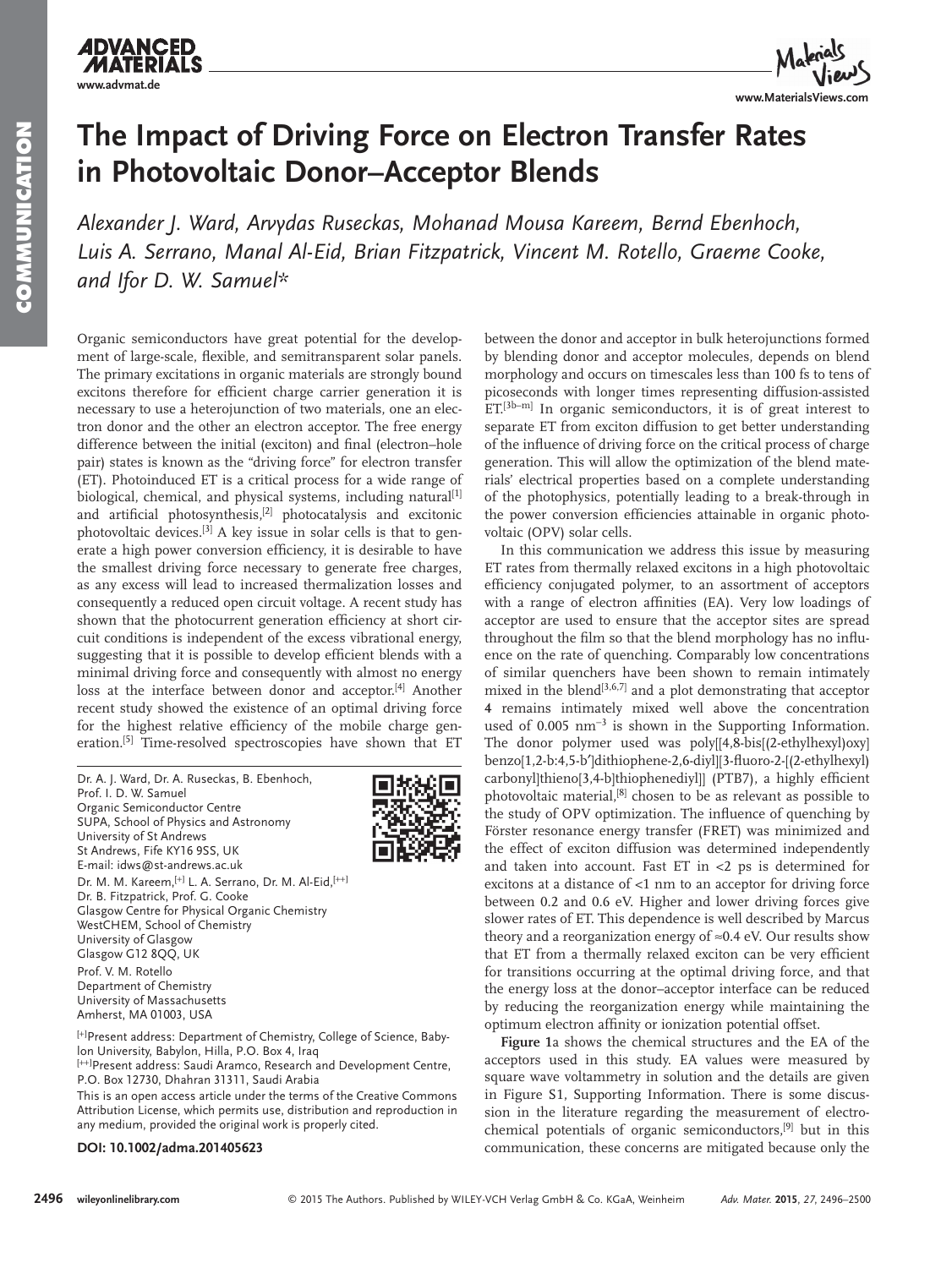**www.advmat.de**





Figure 1. a) Chemical structures and EA of the electron acceptors used in this work; b) time-resolved PL of PTB7 films doped with the numbered acceptors at a concentration of 0.005 nm<sup>-3</sup> detected in the spectral window of 685–770 nm; and c) the PL decay time to 1/*e* plotted against the difference of EA of donor and acceptor ( $EA_D - EA_A$ ). The line is a guide for the eye.

relative values of their EA, not the absolute values are relevant. Figure 1b shows the photoluminescence (PL) kinetics of a pristine PTB7 film and of the PTB7 blends with a fixed  $0.005$  nm<sup>-3</sup> concentration of the electron acceptor. Strong dependence on the EA of the acceptor is observed. The time taken for the PL intensity to decrease to  $1/e$  of the initial value is shown in Figure 1c indicating that the blend lifetime decreases significantly more for acceptors with optimum EA offset between the donor and acceptor when compared with blends with precisely the same number concentration of acceptor sites but suboptimum EA offset.

 The PL intensity is proportional to the exciton concentration  $[E]$ . The decay rate of excitons in a blend  $d[E]/dt$  is a sum of the spontaneous decay rate with a rate constant  $k_f$  and an acceptorinduced decay rate with the rate constant  $k_q$ 

$$
\frac{d[E]}{dt} = -k_f [E] - k_q [Q][E]
$$
\n(1)

where  $[Q]$  is the acceptor concentration which is time independent. It has been shown previously that for such a monomolecular quenching process $[6]$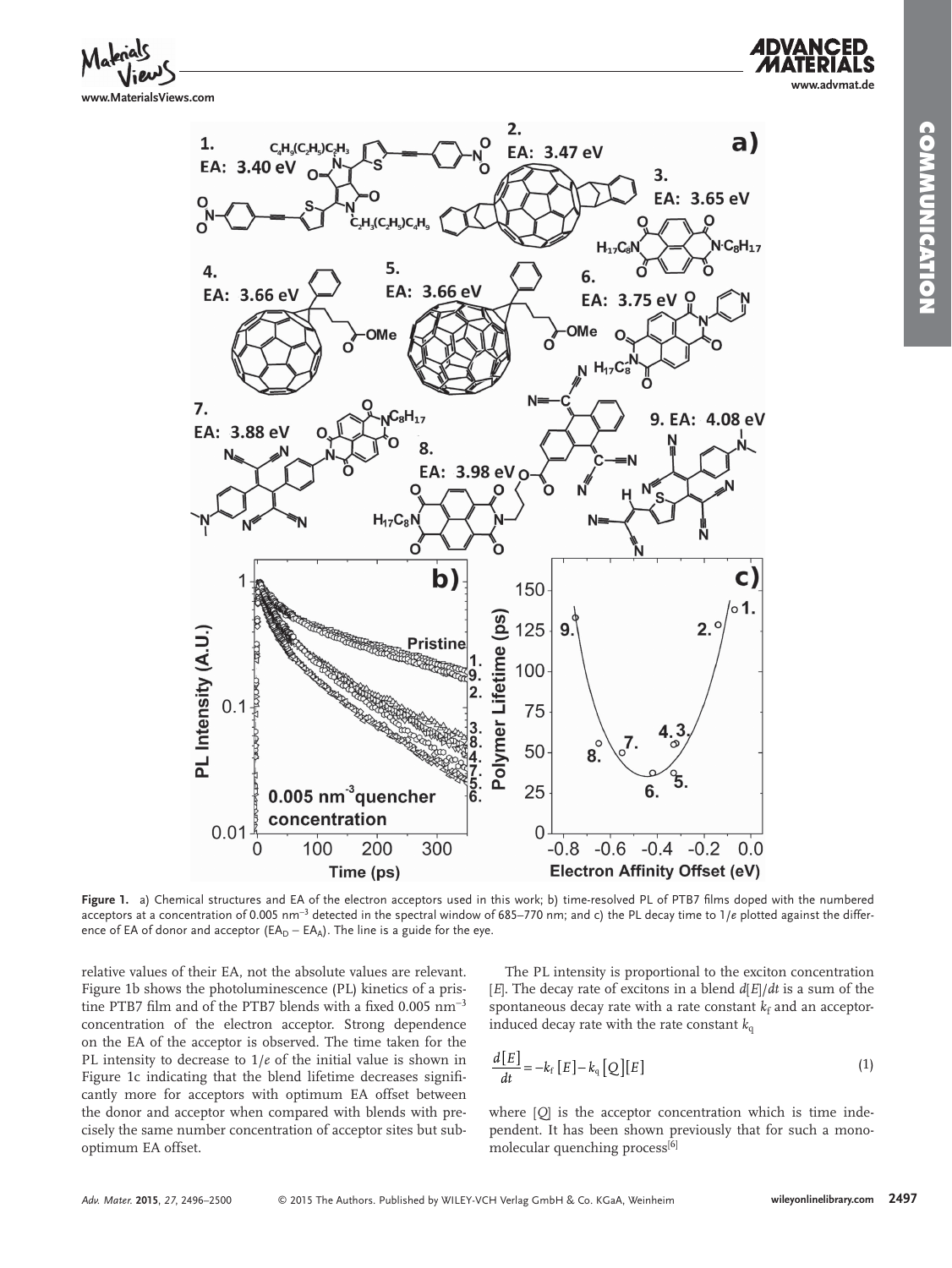# **ADVANCED www.advmat.de**



**Figure 2.** Natural logarithm of the PL intensity ratio  $I_{Doped}/I_{Pristine}$  measured in doped films *I*<sub>Doped</sub> and in the pristine PTB7 film *I*<sub>Pristine</sub> divided by the acceptor concentration (0.005 nm<sup>-3</sup>). Solid lines are fits to the scheme shown in the inset and described by Equation (3).

$$
k_{\rm q} = -\frac{d}{\left[Q\right]dt}ln\left[\frac{I_{\rm Doped}}{I_{\rm Pristine}}\right]
$$
 (2)

where  $I_{\text{Doned}}$  is the normalized PL intensity of the film with acceptors and *I*<sub>Pristine</sub> is the normalized PL intensity of the pristine PTB7 film. Using this approach, the rate constant of quenching  $(k_0)$  is isolated from the rate constant of unquenched, spontaneous decay of excitons  $(k_f)$ . The time dependence of  $ln(I_{\text{Doped}}/I_{\text{Pristine}}) / [Q]$  shown in Figure 2 is linear for acceptors 2 and 9 indicating that  $k_q$  is time independent. In contrast, for strongly quenching acceptors  $3-8$   $k<sub>q</sub>$  clearly slows down with time. The slowing down of  $k_q$  can be due to dispersive exciton diffusion which brings exciton to the acceptor $[10]$  or due to long-range FRET to the acceptor.  $[6,11a]$  In order to evaluate possible FRET to the acceptor we have measured molar extinction coefficients of all the acceptors used in this work and calculated Förster radii as described in the Supporting Information. Absorption by acceptors **3** , **6** , and **8** occurs at much shorter wavelengths than the fluorescence of PTB7 as shown in Figure S3, Supporting Information, so FRET should be negligible, yet they show much faster quenching than acceptors **1** , **2** , and **9** which have nonzero spectral overlap with PTB7 fluorescence as shown in Figure S4, Supporting Information. Negligible FRET from PTB7 to any of acceptors used in this work can be explained by more rapid back FRET from these acceptors to PTB7. For example, the Förster radius for energy transfer from PTB7 to the acceptor **5** is calculated to be 1.4 nm (Table S1, Supporting Information), whereas Förster radius for the back FRET from the acceptor **5** to PTB7 has been found to be 2.17 nm<sup>[3l]</sup> therefore, the rate of the back energy transfer to PTB7 should be ≈14 times higher than that of the forward energy transfer from PTB7. On the basis of these observations we exclude FRET to the acceptor and analyze the PL quenching as diffusion-assisted ET using the scheme shown in the inset of Figure 2. Here  $k_1$  is a second order rate constant which describes the formation of an encounter complex *E·Q* , *k*−1 is a first order rate constant which describes the escape of exciton

from  $E \cdot Q$  and  $k_2$  is a rate constant of ET to an acceptor in an encounter complex.

 When the populations of the encounter complexes are in a quasi-steady state, then the exciton quenching rate constant by an acceptor can be expressed as<sup>[12]</sup>

$$
k_{\rm q} = \frac{k_1 k_2}{k_{-1} + k_2} \tag{3}
$$

From inspection of Equation  $(3)$ , it is clear that when  $k_2 \gg k_{-1}$  then  $k_q \approx k_1$  and quenching is diffusion limited. We make the observation that quenching kinetics in Figure 2 are very similar for acceptors **5** , **6** , and **7** , which give the fastest quenching indicating that quenching is diffusion limited in these blends. We can fit quenching kinetics for these acceptors with the time dependent  $k_q = k_0 t^{-h}$  as shown by the solid line in Figure 2 with  $k_0 = 9.1$  nm<sup>3</sup> ps<sup>-0.66</sup> and  $h = 0.34$ .

In order to determine  $k_2$  we have measured PL quenching in blends of PTB7 with very high concentration of acceptors where ET is much faster than exciton diffusion. These results are shown in **Figure 3** a. The blend with acceptor **5** shows very fast PL decay which is limited by the streak camera resolution (<2 ps). In contrast, the PL decay in the blend with acceptor **2** is significantly slower and can be described by an exponential decay with a time constant of 9 ps. By taking into account the initial PL decay in the pristine PTB7 film with a time constant of 100 ps we can determine the rate of quenching is equal to  $0.1 \text{ ps}^{-1}$  in this blend. Bulky side groups of PTB7 allow only two acceptor molecules to be very close to the polymer backbone, so in order to determine  $k_2$  as defined in the scheme inset in Figure 2, we divide the measured rate by two to account for the two possible acceptor molecules available to each PTB7 chromophore, this gives  $k_2 = 0.05 \text{ ps}^{-1}$ . Then using  $k_q = 0.19 \text{ nm}^3 \text{ ps}^{-1}$  for acceptor 2 determined from its gradient in Figure 2, and assuming the same time dependence for  $k_{-1}$  as for  $k_1$ , because both rates are controlled by exciton diffusion, we determine the ratio  $k_1/k_{-1} \approx$ 4 nm<sup>3</sup> using Equation (3). Assuming that populations of excitons and of the encounter complexes are at equilibrium and that the exciton distribution in the film is uniform, we obtain

$$
\frac{k_1}{k_{-1}} = \frac{[E \cdot Q]}{[E]_{\text{eq}}} = \frac{N_{\text{q}} V_{\text{q}}}{V} \frac{1}{[Q]} = V_{\text{q}}
$$
(4)

where  $V_q$  is the volume around the acceptor in which an encounter complex is formed,  $N<sub>q</sub>$  is the total number of acceptor molecules in the film, and *V* is the total film volume. Then the value  $k_1 / k_{-1}$  ≈ 4 nm<sup>3</sup> implies that the radius of the action sphere around an acceptor to form an encounter complex is about 1 nm. This is acceptable because ET requires wavefunction overlap between donor and acceptor. Using  $k_1 / k_{-1} = 4$  nm as well as  $k_0$  and *h* determined above we fit the kinetics in Figure 2 and obtain  $k_2$ for each acceptor, as shown in Figure 3b. To estimate the driving force Δ*G*<sup>0</sup> for ET we use the enthalpy difference between the initial and final states and consider that the entropy change by ET is insignificant, thus  $\Delta G^0 = EA_A - EA_D - \Delta E_b$ , where  $EA_D$  and  $EA_A$ are EA of the donor and acceptor and  $\Delta E_{\rm b}$  is the difference of the binding energies of a polymer exciton and of a charge pair generated by ET. We set  $\Delta E_b = 0.15 \pm 0.1$  eV to the EA<sub>A</sub> – EA<sub>D</sub> value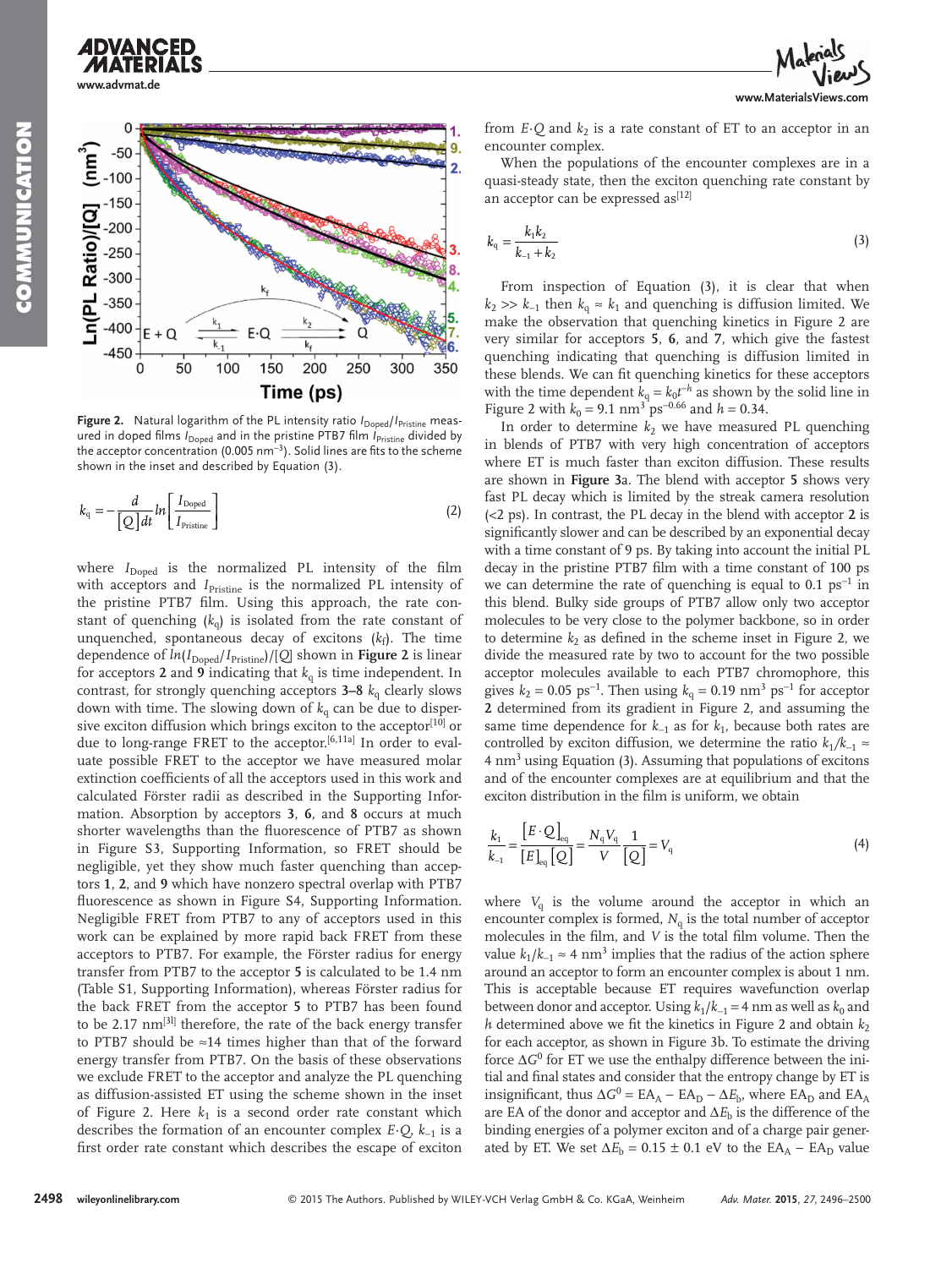**www.advmat.de**



**www.MaterialsViews.com**



**Figure 3.** a) PL kinetics in 1:4 blends of PTB7 with the numbered acceptors by the mass ratio detected in a window of 750–850 nm after excitation at 650 nm. The solid line is a fit to exponential decay with a 9 ps time constant. b) ET rate constant  $k_2$  to each acceptor. The solid line is a fit to Equation (4) with reorganization energy  $\lambda = 0.4$  eV, the arrows above points 5, 6, and 7 indicate that these points are lower limits.

of PTB7 and acceptor **2** which gives small but clearly detectable PL quenching. This  $\Delta E_b$  value is consistent with the difference in binding between charge pairs in PTB7 blends with the acceptor **4** of  $0.07 \pm 0.04$  eV<sup>[13]</sup> and typical exciton binding energies of 0.4 eV.<sup>[14]</sup> Uncertainty in  $\Delta E_b$  gives a systematic error in the driving force and does not affect general conclusions of our work. We note that the electron affinity in the film will be higher than that measured in solution due to the polarization of the electron density in surrounding  $\pi$ -conjugated molecules in the solid film. [15] However, this polarization effect will cancel when calculating the driving force from the difference between two EA measured in solution using the same technique.

The determined rates of  $k_2$  initially increase with respect to the driving force, reaching a maximum at ≈0.4 eV and then falling with increasing driving force. Such a dependence is typical for nonadiabatic ET and can be described using the Marcus  $formula<sup>[16]</sup>$ </sup>

$$
k_{\text{ET}} \propto \exp\left[-\frac{\left(\Delta G^0 + \lambda\right)^2}{4\lambda k_B T}\right]
$$
\n(5)

where  $\Delta G^0$  is the driving force,  $\lambda$  is the reorganization energy,  $k_B$  is the Bolzmann constant, and *T* is the temperature. Though usually applied to describe the ET rate,  $[17]$  recently the theory has been shown to fit the relative yield of free charge carriers in donor-acceptor blends by Coffey et al.<sup>[5]</sup> An interesting implication of Equation  $(5)$  is that when the energetic driving force is greater than the reorganization energy then the rate of ET decreases with increasing driving force which is known as the "Marcus inverted region." The fit to the values of  $k_2$  using Equation (4) is shown by the solid line in Figure 3b and gives  $\lambda = 0.4 \pm 0.1$  eV. As the position and breadth of the Gaussian fit is dictated by a single free parameter,  $\lambda$ , the fact that the data can be fitted to this simple model is extremely encouraging. The small value of the reorganization energy is good not just for charge generation but also for charge transport $[18]$  and so is an important factor contributing to the high photovoltaic performance of PTB7 blends with fullerene derivatives. Similar values of  $0.22-0.27$  eV were calculated for other efficient photovoltaic blends of poly[2,6-(4,4-bis-(2-ethylhexyl)dithieno[3,2 b:2′,3′-d]silole)-alt-4,7-(2,1,3-benzothiadiazole)(Si-PCPDTBT) with fullerene derivatives.  $[19]$  For comparison, Coffey et al. found slightly larger  $\lambda$  values between 0.4 and 0.8 eV in blends of fluorene–thiophene copolymers with fullerene derivatives.<sup>[5]</sup> Knowing the reorganization energy of high performance photovoltaic materials is critically important to the rational design of solar cell materials. A small reorganization energy means that efficient ET is possible with a relatively small energy offset between the EA of the donor and acceptor. This means less energy is lost to thermalization during charge generation and a higher open-circuit voltage is possible. For acceptors **5** , **6** , and **7** which give the fastest quenching we can only determine the lower limit of the ET rate which estimates that ET should be faster than 250 fs. This is similar to previously observed ultrafast charge generation in PTB7 blends with acceptor **5**.<sup>[3],20]</sup> Our study shows that for the optimal driving force ET from a thermally relaxed exciton can be as fast as those reported for hot excitons.<sup>[3]</sup>

 In conclusion, the presence of an optimum driving force for ET is shown by strong dependence of the fluorescence lifetime of the donor doped with a small concentration of the acceptor. Fitting the measured rates to a Marcus model allowed us to determine that the reorganization energy  $\lambda = 0.4 \pm 0.2$  eV for ET from PTB7 to a range of acceptors, suggesting that it is mainly the polymer which reorganizes upon ET. Our study shows that ET from thermally relaxed excitons can be very efficient for processes with the optimal driving force. Understanding that the reorganization energy of the polymer is important for charge separation is very important to the community, as being able to produce a polymer with a small reorganization energy will be extremely beneficial in the development of highly efficient solar cells. This is because it lowers the energetic driving force required to rapidly separate excitons and hence allows a greater proportion of the photon energy to be harvested. This could be one contributing factor to why the highest efficiency P3HT solar cells (power conversion efficiency 6.43%) experience voltage losses ( $E_g - V_{\text{OC}}$ ) of 1.4 eV<sup>[21]</sup> whereas the highest efficiency PTB7 devices experience voltage losses of just  $0.9 \text{ eV}^{[8]}$